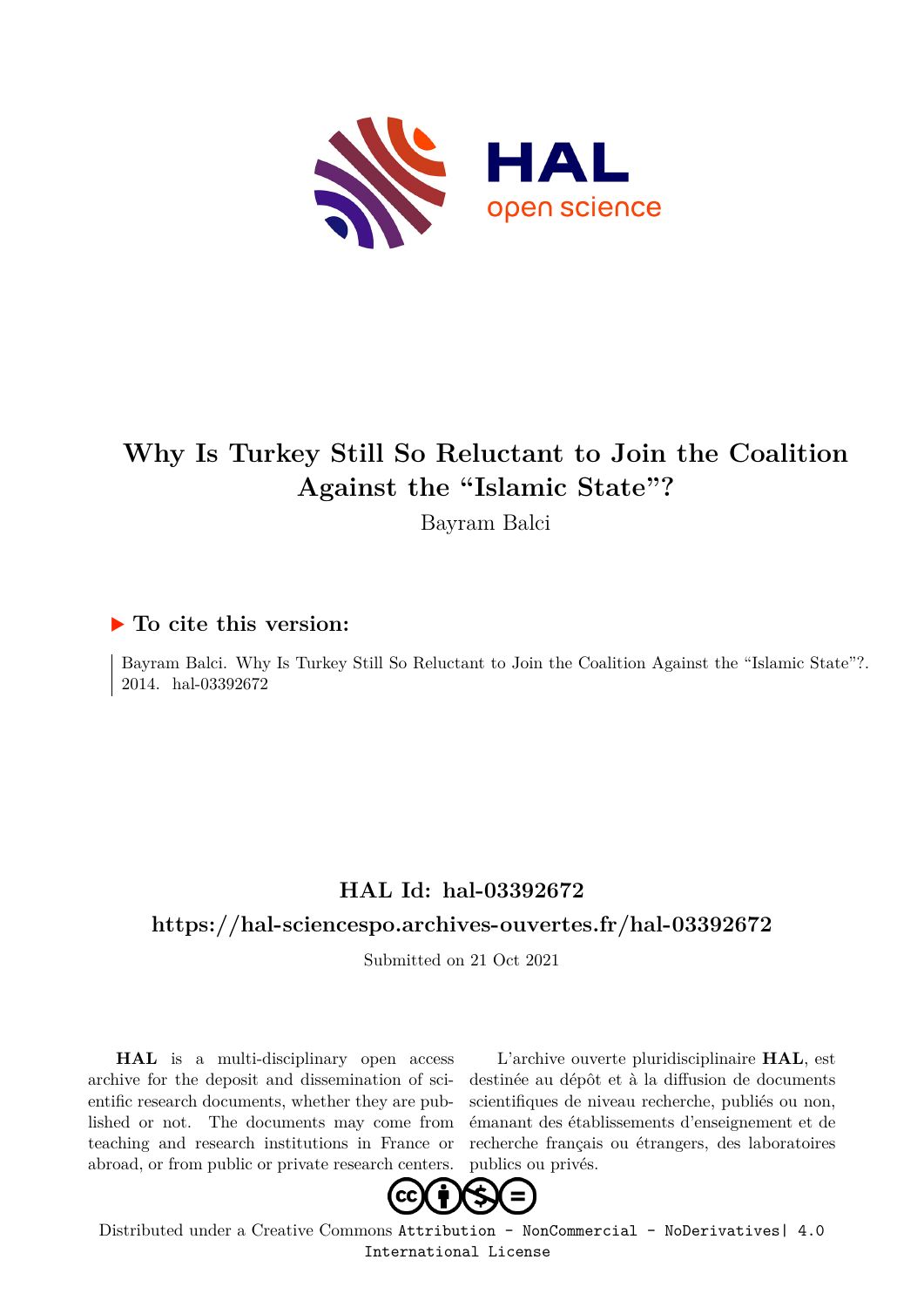# CARNEGIE MOSCOW CENTER

*20 Years of Leading Analysis*

*Eurasia Outlook*

FRIDAY, OCTOBER 10, 2014

# **Why Is Turkey Still So Reluctant to Join the Coalition Against the "Islamic State"?**

Posted by: BAYRAM BALCI, Sciences Po, Center for International Studies (CERI), CNRS, Paris, France

Online :<https://carnegiemoscow.org/commentary/56901>

Over the past few months, Western allies have criticized Turkey for its ambiguous policies toward the jihadist forces in Syria and Iraq. Preoccupied by the Syrian crisis and desperate to topple Bashar al-Assad, Turkey has adopted a "blind eye" policy toward several jihadist organizations like the Jabhat al-Nusra and the Islamic State in Iraq and Syria (ISIS), after having supported the moderate opposition.

The aggravation of the situation in Syria and Iraq, where the jihadists have created an "Islamic State" (IS) with a self-proclaimed caliph, Ibrahim al-Baghdadi, and the intensification of the policies of its Western allies, have led Ankara to change its position. On October 2, the Turkish parliament adopted *tezkere*, a bill authorizing the government to send troops abroad in case of emergency. The same bill authorizes the deployment of foreign military forces on Turkish territory in defense of the country.

The Turkish parliament's decision is a turning point, as it signifies that Turkey is ready to support the U.S.-led coalition against the "Islamic State." However, a better analysis of the situation shows that Turkey will not join the coalition in the same sense as its Western allies; Ankara continues to feel like a hostage of the Islamic state. Ankara's continuing distrust of American intervention in the region is even more worrying for the coalition.

Ankara will not actively participate in the coalition and in its strikes against the Islamic state because of Turkey's own security concerns. Ankara managed to release the hostages held by the Islamic State and wants to avoid further hostage issues with this terrorist organization. Yet, to a large extent, Turkey itself is still a hostage of the Islamic State. Indeed, the small Turkish enclave on Syrian territory, the Suleyman Shah Tomb, is guarded by at least 40 Turkish soldiers. Media sources have recently reported that "Islamic State" forces have encircled the enclave since Turkey announced its intention to join the coalition.

Ankara fears that its large-scale participation in coalition activities could lead to retaliation by the IS. The security of its enclave is not the only point of concern for Ankara. As a consequence of its laissez-faire policy toward jihadists coming from different parts of the world to join the war in Syria via Turkish territory, Ankara has allowed the IS to develop support networks and probably hidden cells in Turkey. If it became more involved in the war against IS, these cells could perpetrate terrorist attacks on Turkish territory, similar to the Reyhanli bombings that killed more than 50 people in May 2012.